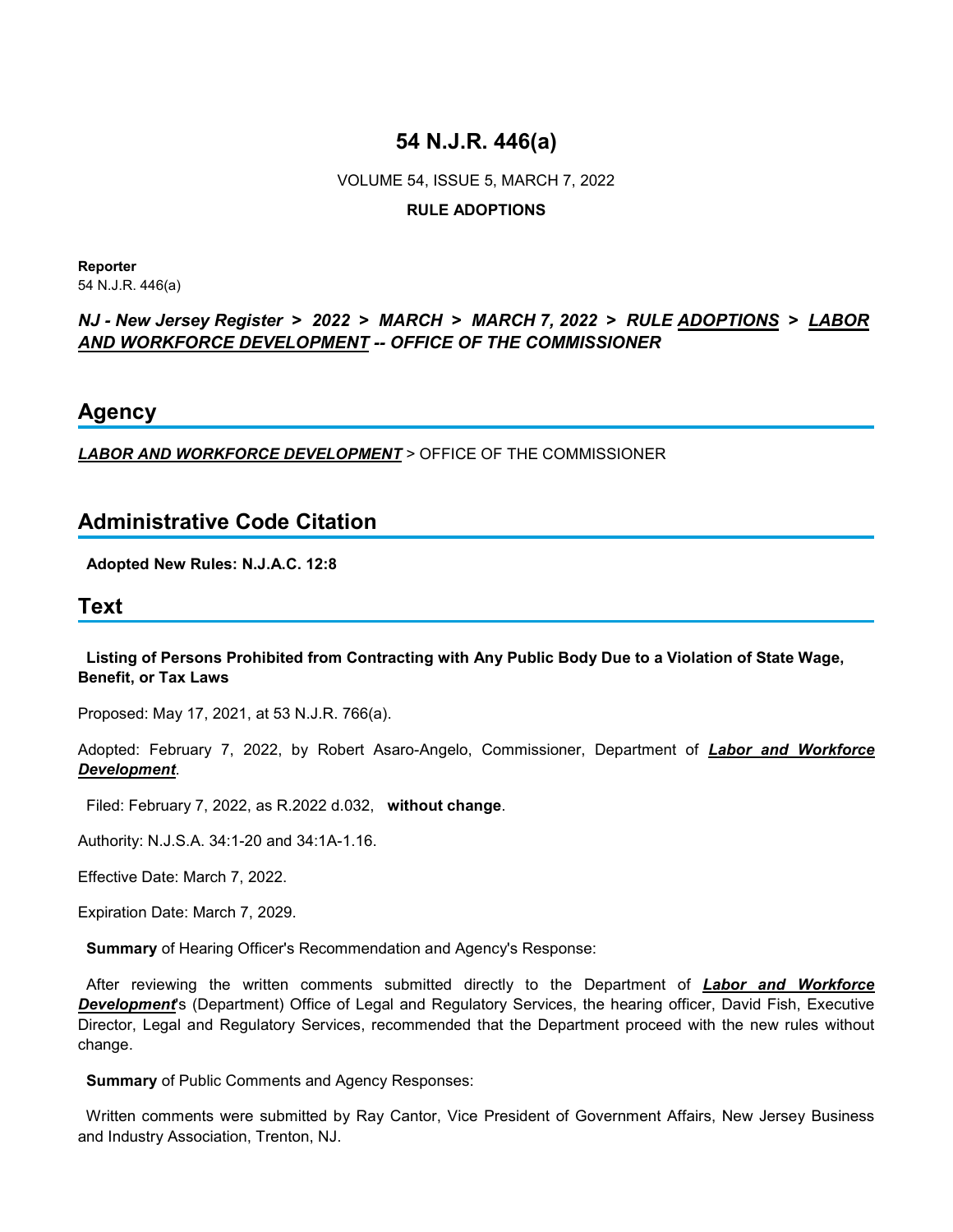COMMENT: The commenter observes that with the proposed new rules, "the Department is largely implementing the legislative mandate in [N.J.S.A. 34:1A-1.16]," but adds, "we also believe that these proposed rules can be burdensome and overly punitive to impacted businesses." The commenter explains that the online posting of persons prohibited from contracting with any public body due to a violation of State wage, benefit or tax laws, "can result in an immediate loss of revenue opportunities for businesses barred from receiving public contracts," adding, "[although] the statute includes measures to avoid, remove or appeal postings, which may mitigate some short-term losses, there will likely be lingering reputational damage."

 The commenter observes that proposed N.J.A.C. 12:8-3.1(b) contains a list of factors to be considered by the Commissioner when determining whether to place a person on the list of those prohibited from contracting with any public body due to a violation of State wage, benefit, or tax laws, acknowledging that the list is taken verbatim from N.J.S.A. 34:1A-1.16.g. Nevertheless, the commenter asserts that the proposed new rule provides "no objective criteria to guide the Commissioner" in the exercise of his or her discretion to place a person on the list.

 The commenter encourages the Commissioner to "use heightened discretion regarding the public posting of names to the online list due to the significant financial implications for these businesses," adding, "[w]hen the Commissioner does decide to post a name, the rational [sic] for that decision, based on the factors listed in the law and regulations, should also be detailed."

 Finally, the commenter suggests "that a stay be put in place if a business requests a hearing on the Commissioner's decision to post, or if the business has contested the final order to the Appellate Division or other appropriate entity."

 RESPONSE: As the commenter correctly observes, the proposed new rules mirror N.J.S.A. 34:1A-1.16, which expressly empowers the Department to post to a list on the Department's website of persons prohibited from contracting with any public body, the name of any person found to be in violation of any State wage, benefit, or tax laws when a final order to that effect has been issued against the person by the Commissioner or other appropriate agency officer. The statute defines the terms "State wage, benefit and tax laws," and "final order," among other terms, and the Department's regulatory definitions for each of the terms defined within the statute is taken verbatim from the statute. The factors set forth in the proposed new rules to be considered by the Department when determining whether to place a person on the above-mentioned list are taken verbatim from the statute. The form of notice, the right to request a hearing, the time limit to request a hearing, the procedure for avoiding the placement of a person's name on the list prior to the anticipated date for posting, the procedure for removal of a person's name from the list, are all contained in the statute and are all reflected either verbatim or near verbatim in the proposed new rules. Thus, the Department must decline to act on the commenter's suggestion that the Department apply some unspecified "objective" criteria to the question of whether to place a person's name on the list, separate and apart from the factors expressly set forth in the statute, which are reflected verbatim at proposed new N.J.A.C. 12:8- 3.1(b)1 through 9. Specifically, both N.J.S.A. 34:1A-1.16.g(1) through (9) and proposed N.J.A.C. 12:8-3.1(b)1 through 9 state that the Commissioner shall consider the following factors as material in each decision to place a person on the list:

- (1) The record of previous violations;
- (2) Previous placement on the list by the Commissioner;
- (3) The frequency of violations by the person discovered in previous or still pending cases;
- (4) The significance or scale of the violations;
- (5) The existence of failure to pay;
- (6) Failure to cooperate or respond to a request to produce records, forms, documents, or proof of payments;
- (7) Submission of falsified or altered records, forms, documents, or proof of payment;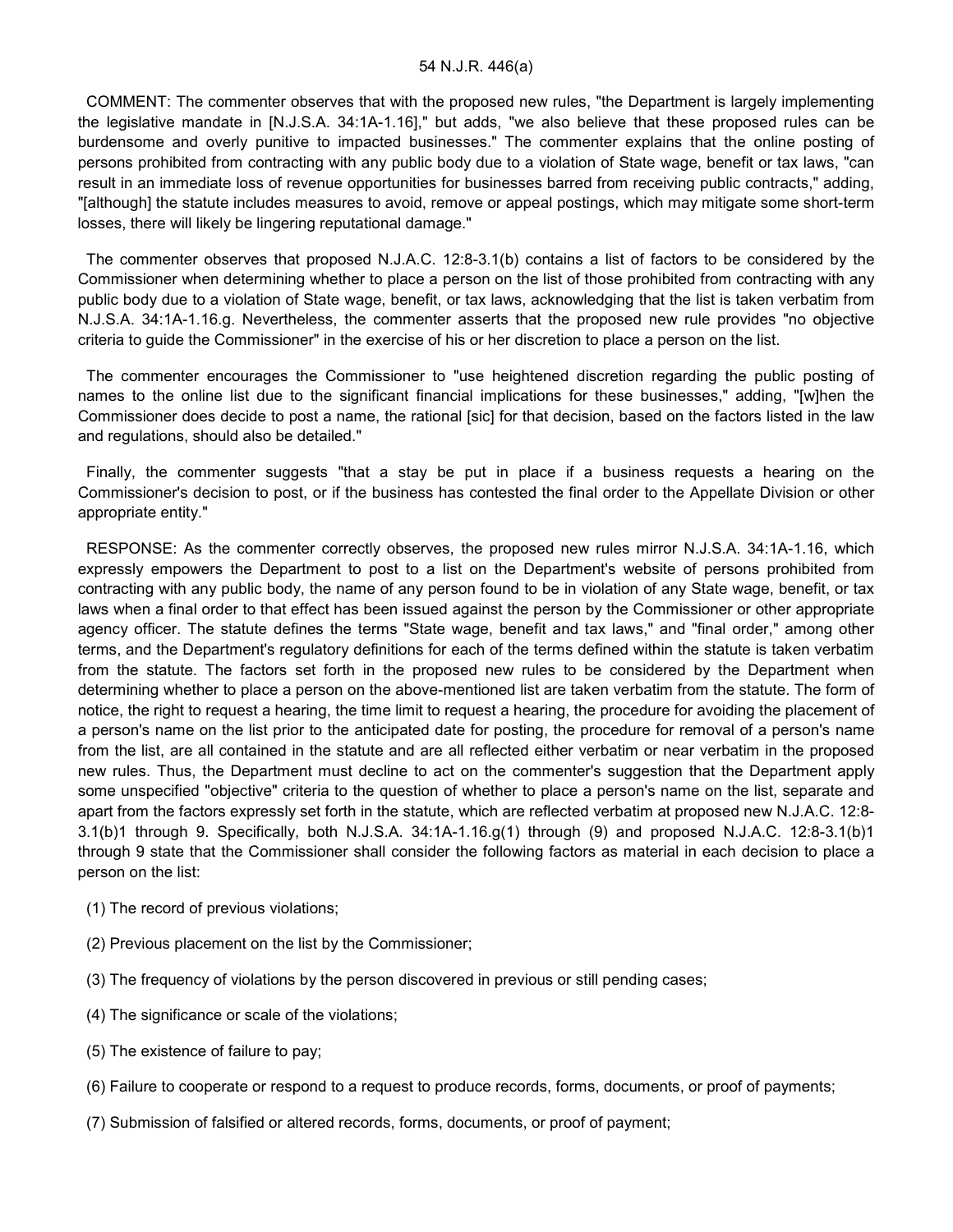- (8) Failure to provide goods or services; and
- (9) Failure to comply with contract specifications.

 Incidentally, all but one of these criteria are, in fact, objective, and the one subjective criterion; namely, criterion 4, "[t]he significance or scale of the violations," is entirely appropriate for inclusion on this list, as it, or some variation on it, appears in every list of factors within Title 12 of the New Jersey Administrative Code to be considered by the Commissioner when determining the appropriate penalty or sanction to be imposed for a violation of law or rule. For example, N.J.A.C. 12:55-1.6(c), which contains factors to be considered by the Commissioner when assessing an administrative penalty for a violation(s) of the New Jersey Wage Payment Law, N.J.S.A. 34:11-4.1 et seq., lists as its first factor, "[t]he seriousness of the violations;" N.J.A.C. 12:56-1.3(c), which contains factors to be considered by the Commissioner when assessing an administrative penalty for a violation(s) of the New Jersey Wage and Hour Law, N.J.S.A. 34:11-56.a et seq., lists as its first factor, "[t]he seriousness of the violation"; and N.J.A.C. 12:60- 8.3(c), which contains factors to be considered by the Commissioner when assessing an administrative penalty for a violation(s) of the New Jersey Prevailing Wage Act, N.J.S.A. 34:11-56.25 et seq., lists as its first factor, "[t]he seriousness of the violation."

 As to the commenter's suggestion regarding what should be contained within the Notice of Intent, the contents of the Notice of Intent set forth at N.J.A.C. 12:8-3.1(c), like the criteria to be used when determining whether to place a person's name on the list set forth at N.J.A.C. 12:8-3.1(b) and discussed above, are taken directly from the statute; specifically, from N.J.S.A. 34:1A-1.16(e). The Department has no discretion to deviate from the statute.

 Regarding the commenter's assertion that the proposed new rules should provide that a stay will be ordered on the placement of a person's name on the list in the event that that person requests a hearing in response to the Notice of Intent, is not necessary as the proposed new rules in their current form already embody the principle that a person's name will not be placed on the list after receipt of the Notice of Intent when a timely request for a hearing has been made, until the hearing has been conducted and a final administrative determination has been issued. That is, the name of a person who has received a Notice of Intent will only be placed on the list when either: (1) he or she has received the Notice of Intent and has failed to file a timely request for a hearing; (2) he or she has received the Notice of Intent and has expressly waived the right to a hearing (or has withdrawn a previously submitted request for a hearing); or (3) when a timely request for a hearing has been made after receipt of the Notice of [page=447] Intent, the hearing has been concluded, and a final administrative determination has been issued ordering placement of the person's name on the list.

### **Federal Standards Statement**

 The adopted new rules do not exceed standards or requirements imposed by Federal law as there are currently no Federal standards or requirements applicable to the subject matter of this rulemaking. As a result, a Federal standards analysis is not required.

**Full text** of the adopted new rules follows:

#### CHAPTER 8

### LISTING OF PERSONS PROHIBITED FROM CONTRACTING WITH ANY PUBLIC BODY DUE TO A VIOLATION OF STATE WAGE, BENEFIT, OR TAX LAWS

### SUBCHAPTER 1. GENERAL PROVISIONS

12:8-1.1 Purpose and scope

 (a) The purpose of this chapter is to implement N.J.S.A. 34:1A-1.16, which empowers the Commissioner, under certain circumstances, to post to a list of persons prohibited from contracting with any public body on the Department of *Labor and Workforce Development*'s website, the name of a person found to be in violation of any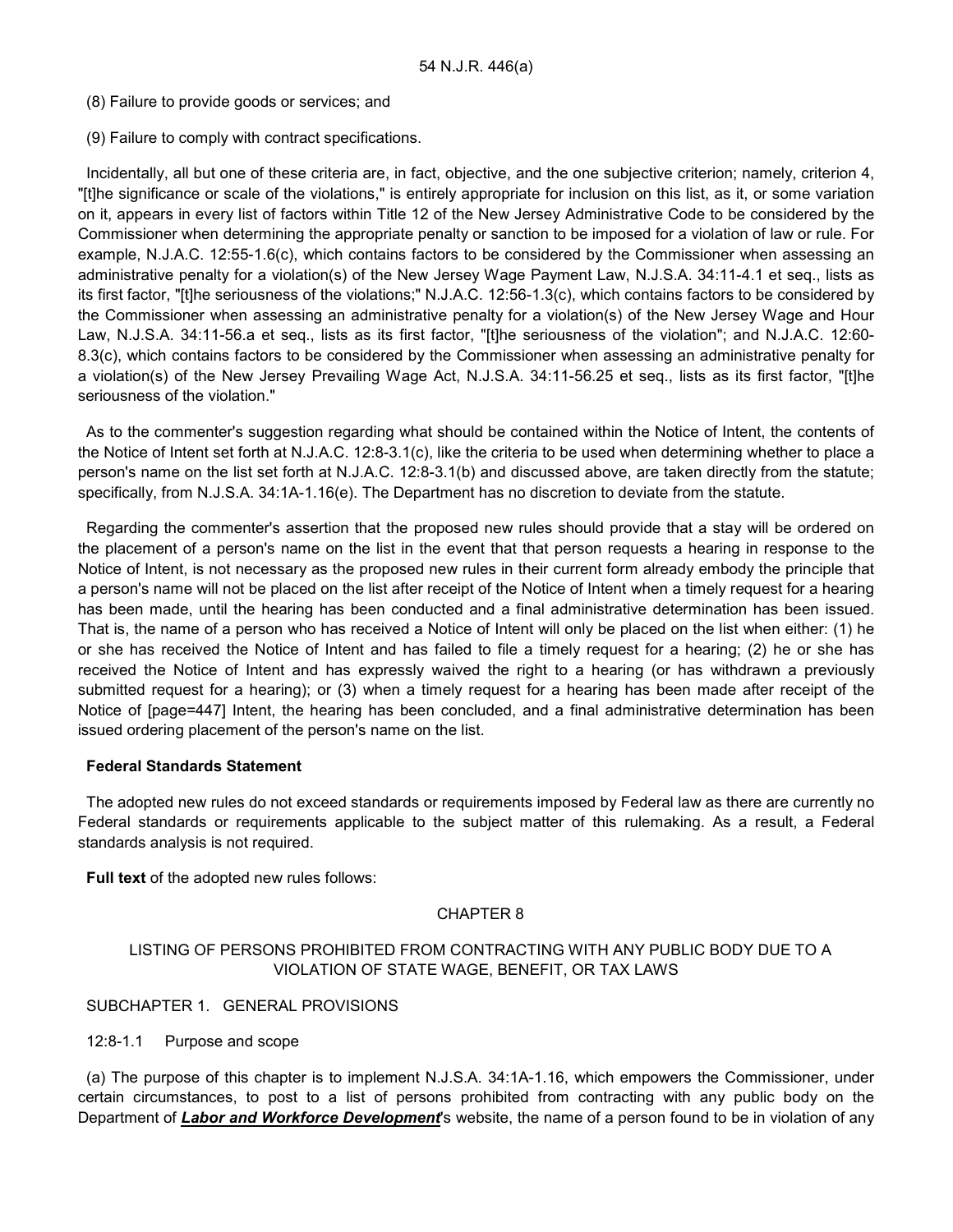State wage, benefit, or tax laws and against whom a final order has been issued by the Commissioner, or other appropriate agency officer, for any violation of a State wage, benefit, or tax law.

(b) This chapter applies to each person covered under any one or all of the State wage, benefit, or tax laws.

### SUBCHAPTER 2. DEFINITIONS

#### 12:8-2.1 Definitions

 The following words and terms, when used in this chapter, shall have the following meanings unless the context clearly indicates otherwise:

 "Commissioner" means the Commissioner of the Department of *Labor and Workforce Development*, or the Commissioner's duly authorized representative.

 "Contracting" means any arrangement giving rise to an obligation to supply any product, or to perform any service, for a public body, other than by virtue of State employment, or to supply any product, or to perform any service, for a private person where the State provides substantial financial assistance and retains the right to approve or disapprove the nature or quality of the goods or services or the persons who may supply or perform the same.

"Department" means the Department of *Labor and Workforce Development*.

 "Final order" means either a final administrative determination of the Commissioner, or other appropriate agency officer, issued following adjudication of a matter as a contested case pursuant to the Administrative Procedure Act, N.J.S.A. 52:14B-1 et seq., or where the Department or other appropriate agency has made a finding regarding a violation of any State wage, benefit, and tax laws, or regarding the levying of a penalty pursuant to any State wage, benefit, and tax laws, has notified the violator of the finding, and the violator has expressly waived the right to a hearing by virtue of having failed to request a hearing within the appropriate time limit established by either law or rule.

"Person" means any natural person, company corporate officer or principal, firm, association, corporation, contractor, subcontractor, or other entity engaged in contracting.

 "Public body" means the State of New Jersey, any of its political subdivisions, any authority created by the Legislature of the State of New Jersey, and any instrumentality or agency for the State of New Jersey, or any of its political subdivisions.

"State wage, benefit, and tax laws" means:

- 1. N.J.S.A. 34:11-4.1;
- 2. The New Jersey Prevailing Wage Act, N.J.S.A. 34:11-56.25;
- 3. The New Jersey State Wage and Hour Law, N.J.S.A. 34:11-56a;
- 4. The Workers' Compensation Law, N.J.S.A. 34:15-1;
- 5. The Unemployment Compensation Law, N.J.S.A. 43:21-1;
- 6. The Temporary Disability Benefits Law, N.J.S.A. 43:21-25;
- 7. N.J.S.A. 43:21-39.1; and
- 8. The New Jersey Gross Income Tax Act, N.J.S.A. 54A:1-1.

SUBCHAPTER 3. VIOLATIONS; PUNISHMENT; NOTICE OF INTENT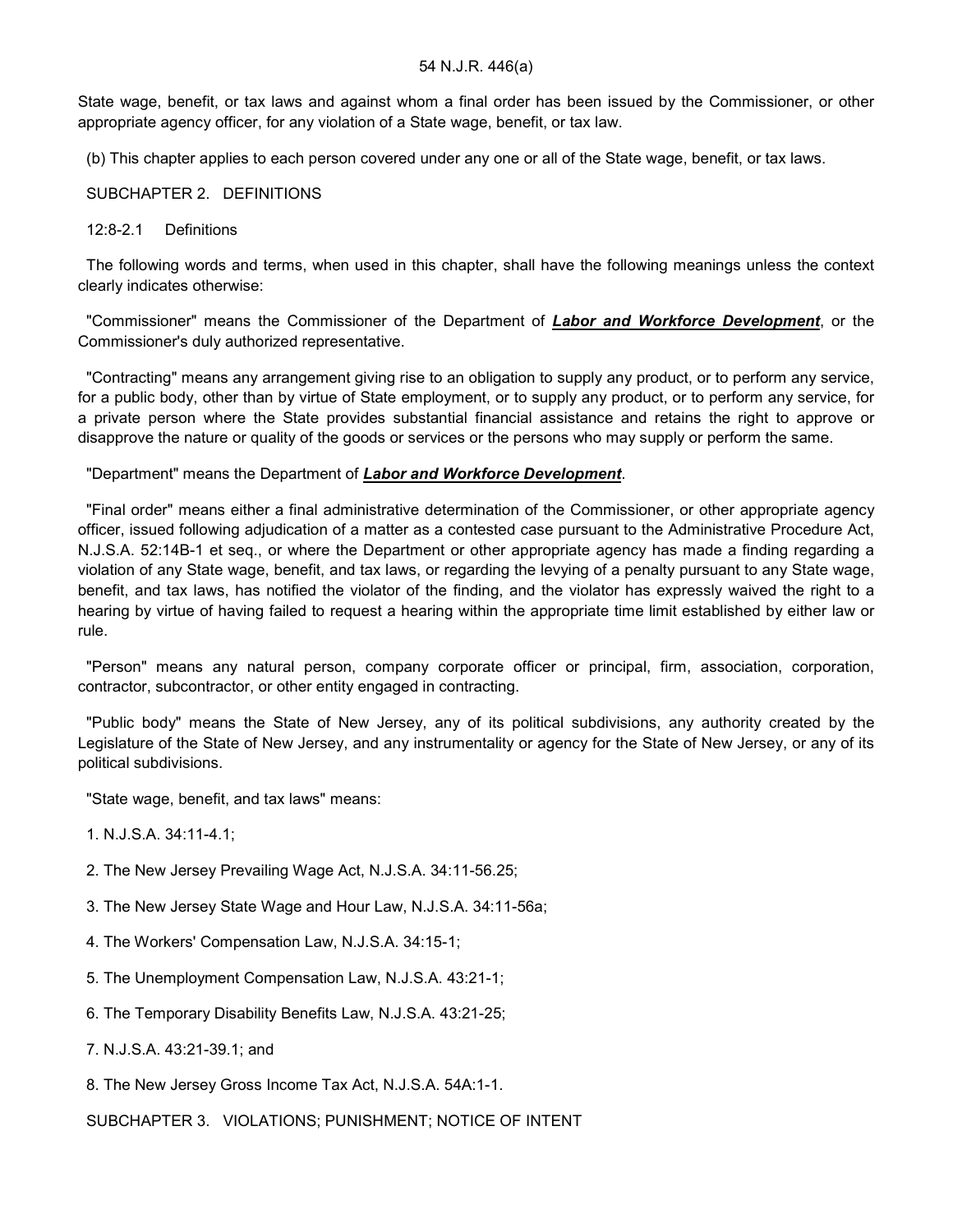12:8-3.1 Posting of names to a list on the Department's website of persons prohibited from contracting with any public body

 (a) Where a person has been found to be in violation of any State wage, benefit, or tax laws and where a final order has been issued against that person by the Commissioner, or other appropriate agency officer, for a violation of any State wage, benefit, or tax laws, the Department may post that person's name to a list on the Department's website of persons prohibited from contracting with any public body.

 (b) The Commissioner shall consider the following factors as material in each decision to place a person on the list pursuant to (a) above:

1. The record of previous violations;

2. Previous placement on the list by the Commissioner;

3. The frequency of violations by the person in previous or still pending cases;

4. The significance or scale of the violations;

5. The existence of failure to pay;

6. Failure to cooperate or respond to a request to produce records, forms, documents, or proof of payments;

7. Submission of falsified or altered records, forms, documents, or proof of payments;

8. Failure to provide goods or services; and

9. Failure to comply with contract specifications.

 (c) When the Department seeks to post a name to the list of persons prohibited from contracting with any public body, the Department shall, 15 business days prior to the posting, furnish the person with a written Notice of Intent indicating the following:

 1. The name, email address, and telephone number of a contact person at the Department and description of the procedure for removal of the posting;

 2. The specific details concerning the violations and a copy of the unsatisfied court final judgment or final order for any violation of State wage, benefit, and tax laws;

 3. Notification that the person shall be prohibited from contracting with any public body if the liability is not resolved; and

 4. Notification that the person can request a hearing, in writing, to the Commissioner within 20 days of receipt of the Notice of Intent to place the person on the list.

 (d) The Notice of Intent to post a name to the list on the Department's website of persons prohibited from contracting with any public body shall be mailed, by regular mail, or equivalent United States Postal Service option, and return receipt requested, to the person sought to be listed by the Department.

 (e) A person who receives a Notice of Intent pursuant to (c) above shall have 20 days from receipt of the Notice of Intent to request a hearing.

 (f) If the person has either failed to file a timely appeal, or has expressly waived its right to appeal, the name of the person shall be posted to the list on the Department's website of persons prohibited from contracting with any public body.